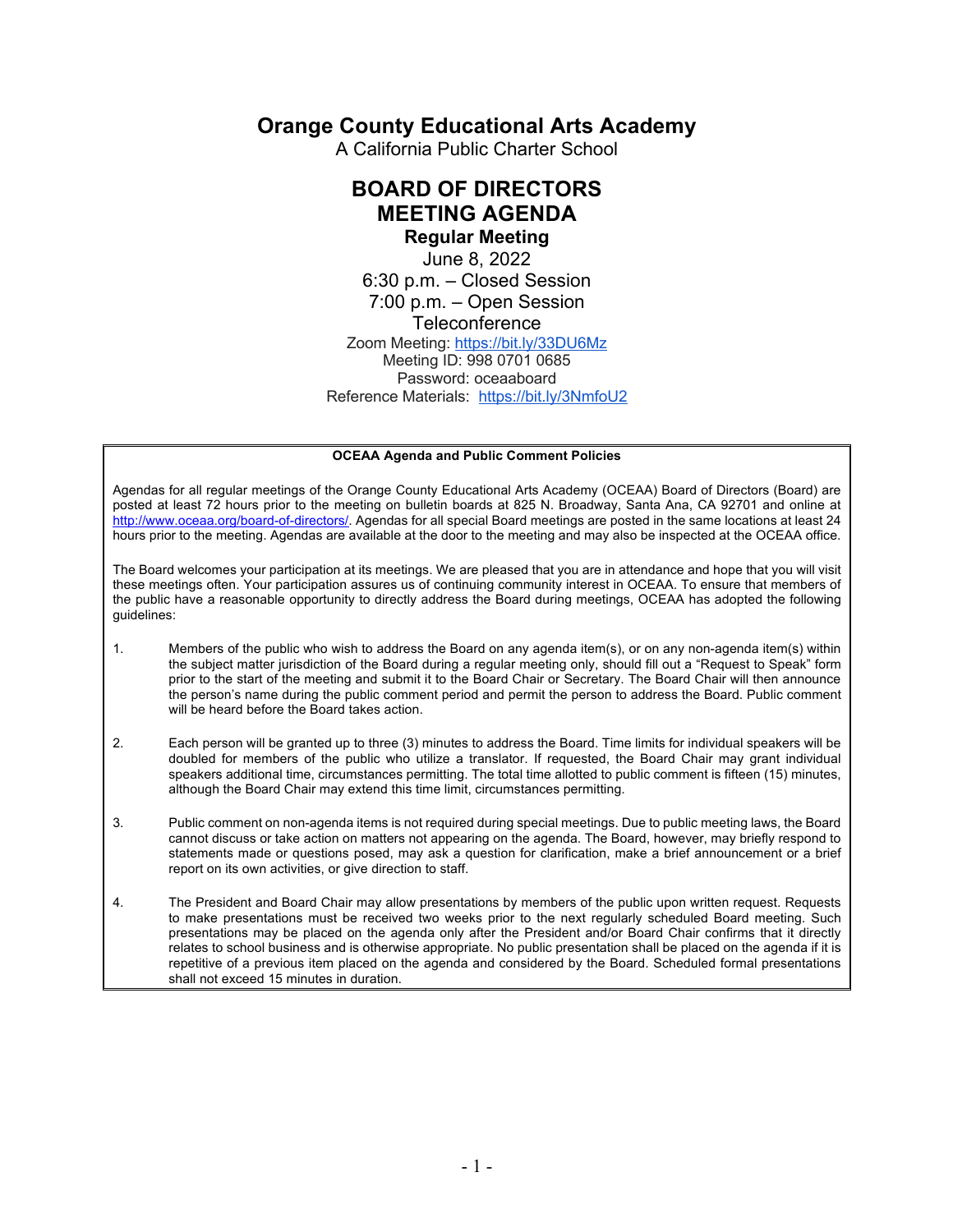### **AGENDA**

### **I. Call to Order:**

A. Roll Call

|    | <b>Board Members</b>                                                                                                          | <b>Present</b> | <b>Absent</b> |
|----|-------------------------------------------------------------------------------------------------------------------------------|----------------|---------------|
|    | Dr. Alfonso Bustamante<br>Valerie Sullivan<br>Scott Overpeck, Chair<br><b>Ben Stanphill, Secretary</b><br><b>Boris Molina</b> |                |               |
|    | Carmen Aparicio                                                                                                               |                |               |
|    | <b>Jessica Reyes</b>                                                                                                          |                |               |
| В. | <b>Staff/Other</b><br><b>Matthew Zeiser, Controller</b><br>Mike Limon, President/Executive Director<br>Approval of Agenda     |                |               |

### **II. Approve OCEAA Board Meeting Delivery to Virtual Platform**

The Charter School Board of Directors determines, in accordance with Government Code Section 54953(e)(1)(B), that meeting in person would present imminent risks to the health or safety of attendees. Pursuant to Government Code Section 54953(e)(3), the Board has also reconsidered the circumstances of the State of Emergency declared by the Governor on March 4, 2020, and finds the State of Emergency continues to directly impact the ability of the Directors to meet safely in person and/or that State or local officials continue to impose or recommend measures to promote social distancing.

| Action: Approve Virtual Meeting |  |       |  |  | Motion: |  | Second: |     |         |
|---------------------------------|--|-------|--|--|---------|--|---------|-----|---------|
|                                 |  |       |  |  |         |  | Vote:   | tor | against |
| .                               |  | - - - |  |  |         |  |         |     |         |

### **III. Public Comment on Closed Session Items, If Any**

Opportunity for members of the public to address the Board on closed session items

### **IV. Adjourn to Closed Session**

- A. Conference with Legal Counsel Anticipated Litigation, Government Code sections 54954.5(c) & 54956.9 (d)(2).
- B. Staff Evaluations/Discipline/Privacy or Other Confidential Issues (Gov. Code Section 54957(b))
- C. Public Employment Executive Director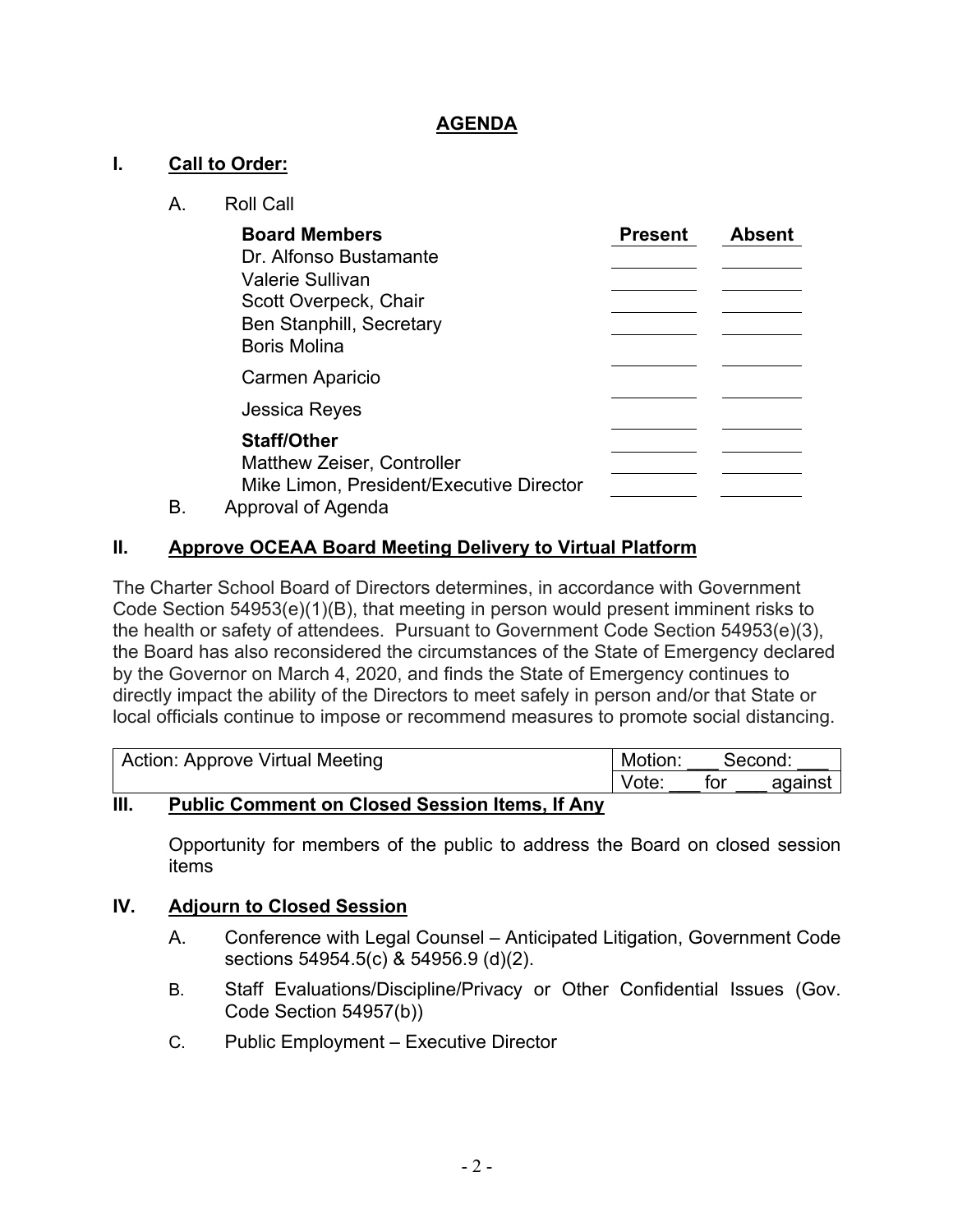### **V. Reconvene to Open Session and Report of Action from Closed Session, If Any**

### **VI. Public Comment**

Opportunity for members of the public to address the Board on agenda items and/or on non-agenda items during regular meetings only

### **VII. Board and Staff Reports**

- A. Staff Reports
	- 1. Executive Director Mike Limon

(a) OCEAA Dashboard Local Performance Indicator Report Self Reflection 2021-22

- B. Operations Report **–**Matthew Zeiser
- C. Board of Directors Reports

1. Review of Comparable Compensation Data for Charter School Executive Directors/CEOs/Principals

#### **VIII. Items for Consent**

Action on the items below will be made in one motion unless removed from Consent by a Board member. Items removed from Consent will be considered in the original agenda order immediately following action on Consent.

- A. Approval of Minutes from May 2022 Board Meeting
- B. Ratification of May 2022 Check Register

| Action: Approve Consent Items Listed Above | Motion: | Second: |         |
|--------------------------------------------|---------|---------|---------|
|                                            | Vote:   | for     | against |

### **IX. Review and Approve OCEAA 2022-23 Budget**

| . .<br>$\sim$ $\sim$ $\sim$ $\sim$<br>ACUOLI. | Motion:         | cond:<br>-     |                |
|-----------------------------------------------|-----------------|----------------|----------------|
|                                               | $+$<br>v<br>uu. | $+ - -$<br>IOI | against<br>. . |

### **X. Review and Approve OCEAA Local Control and Accountability Plan**

| Action: | Motion:                     |     | :cond:               |
|---------|-----------------------------|-----|----------------------|
|         | <br>``<br>υι <del>σ</del> . | tor | oaoinet<br>71<br>- - |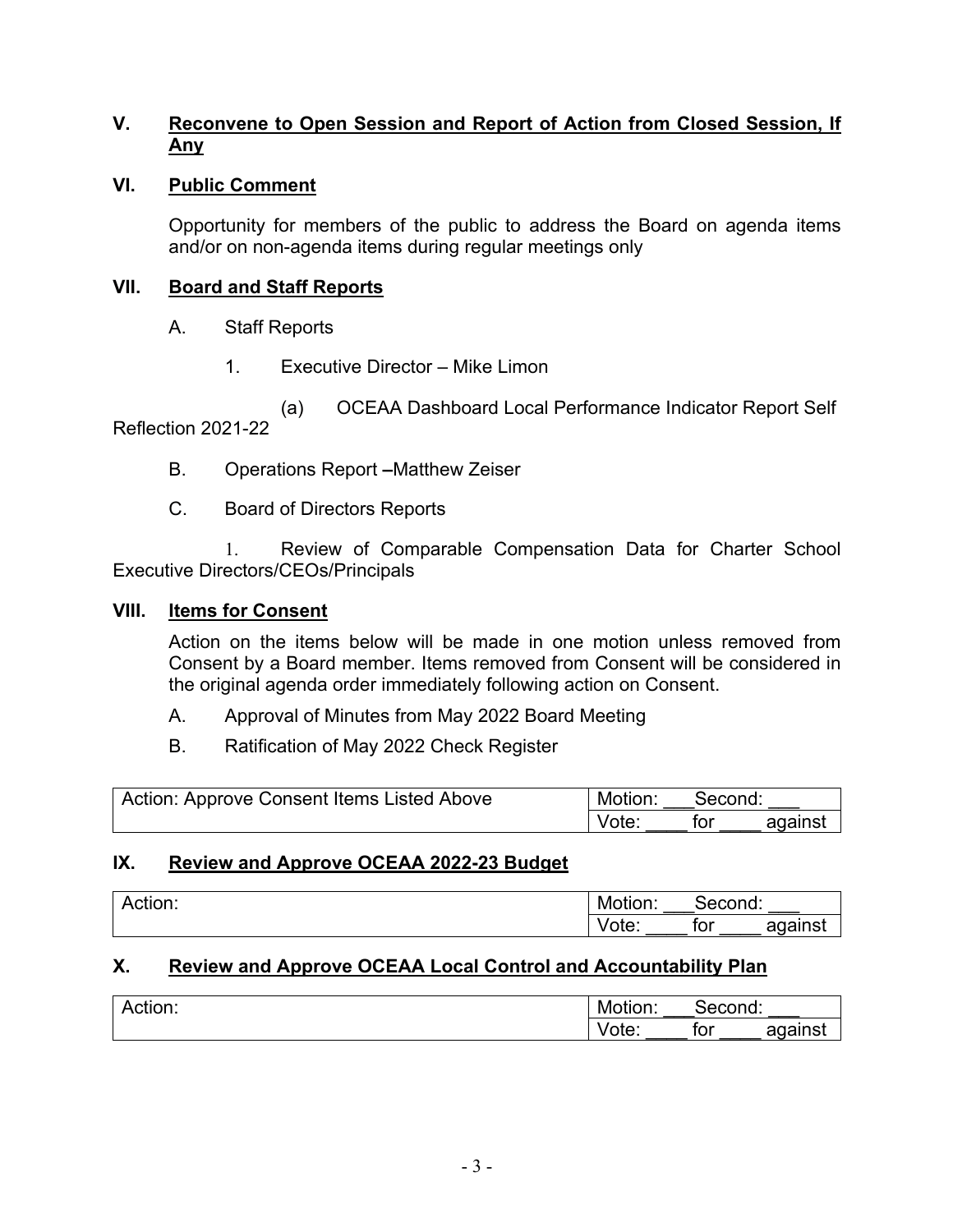### **XI. Review and Approve Local Control Funding Budget Overview for Parents**

| Action: | Motion:                             | ∙ond:             |              |
|---------|-------------------------------------|-------------------|--------------|
|         | $-1$<br>v<br>▃<br>υι <del>σ</del> . | <b>+^*</b><br>IUI | .aoinet<br>- |

#### **XII. Review and Approve OCEAA Bathroom Construction Cost increase of \$65,000**

| . .<br>Action: | Motion: | יוטכ. | ≀cond.              |
|----------------|---------|-------|---------------------|
|                | Vote:   | tor   | agains <sup>+</sup> |

### **XIII. Review and Approve Expanded Learning Opportunities Program**

| $\cdot$<br>Action: | Motion:                      | $\sim$<br>.       |                                           |
|--------------------|------------------------------|-------------------|-------------------------------------------|
|                    | $- - -$<br>υι <del>ο</del> . | $+ - -$<br>$\sim$ | $\sim$ $\sim$ $\sim$ $\sim$ $\sim$ $\sim$ |

### **XIV. Review and Approve Employment Agreement for Executive Director**

| Action: | Motion: | second:    |              |
|---------|---------|------------|--------------|
|         | Vote.   | . .<br>וטו | against<br>ີ |

#### **XV. Review and Approve Roof improvement with a 3 year warranty/life in the amount of \$152,475 (capitalized over 20 years).**

| . .<br>Action: | $- - -$<br>Motion:  | $\sim$<br>vænu.<br>-- |                                    |
|----------------|---------------------|-----------------------|------------------------------------|
|                | $\mathbf{v}$<br>uu. | .<br>.OF              | $\sim$ $\sim$ $\sim$ $\sim$ $\sim$ |

### **XVI. Cancellation of July Meeting**

| $\cdot$ .<br>$\sim$<br>י יווטוי יי<br>. . | $-1 - 1$<br>IVI)<br>ווסוזרי". ' | $\sim$ $\sim$ $\sim$ $\sim$ $\sim$<br>. <b>. .</b> .<br>IU.<br>_ |    |
|-------------------------------------------|---------------------------------|------------------------------------------------------------------|----|
|                                           | . .                             | . .                                                              | -- |
|                                           | vw.                             | ישו                                                              | .  |

### **XVII. Add Matthew Zeiser and remove Janine McFarlin as OCEAA designated Bank Signor for Bank of the West**

| <br>.<br>ACUOL. | .<br>IVIOTION: | cond:<br>، ب | riu.    |
|-----------------|----------------|--------------|---------|
|                 | ---<br>ulc.    | トヘド<br>וטו   | oaoinet |

### **XVIII. Approve 2021-2022 Annual Property and Liability Insurance Renewal increase of 9% (152,222)**

| . .<br>.<br>ACTION. | $\cdot$ .<br>Motion:    | 'econd: |              |
|---------------------|-------------------------|---------|--------------|
|                     | $- - - -$<br>'ote:<br>v | tor     | against<br>a |

### **XIX. Items for Future Meetings**

The next regularly scheduled meeting is on July 13, 2022.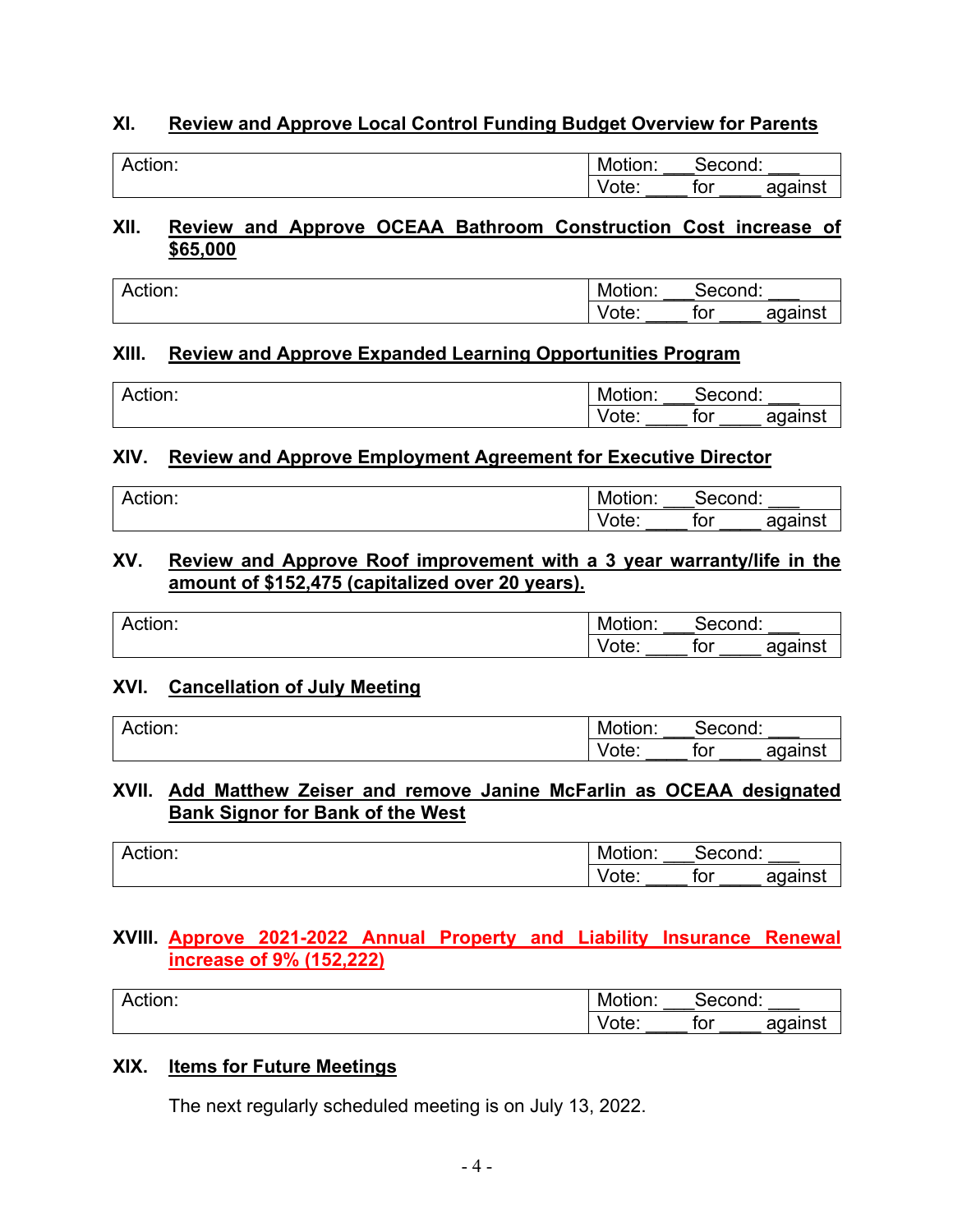# **XX. Adjournment**

The meeting was adjourned at \_\_\_\_ PM.